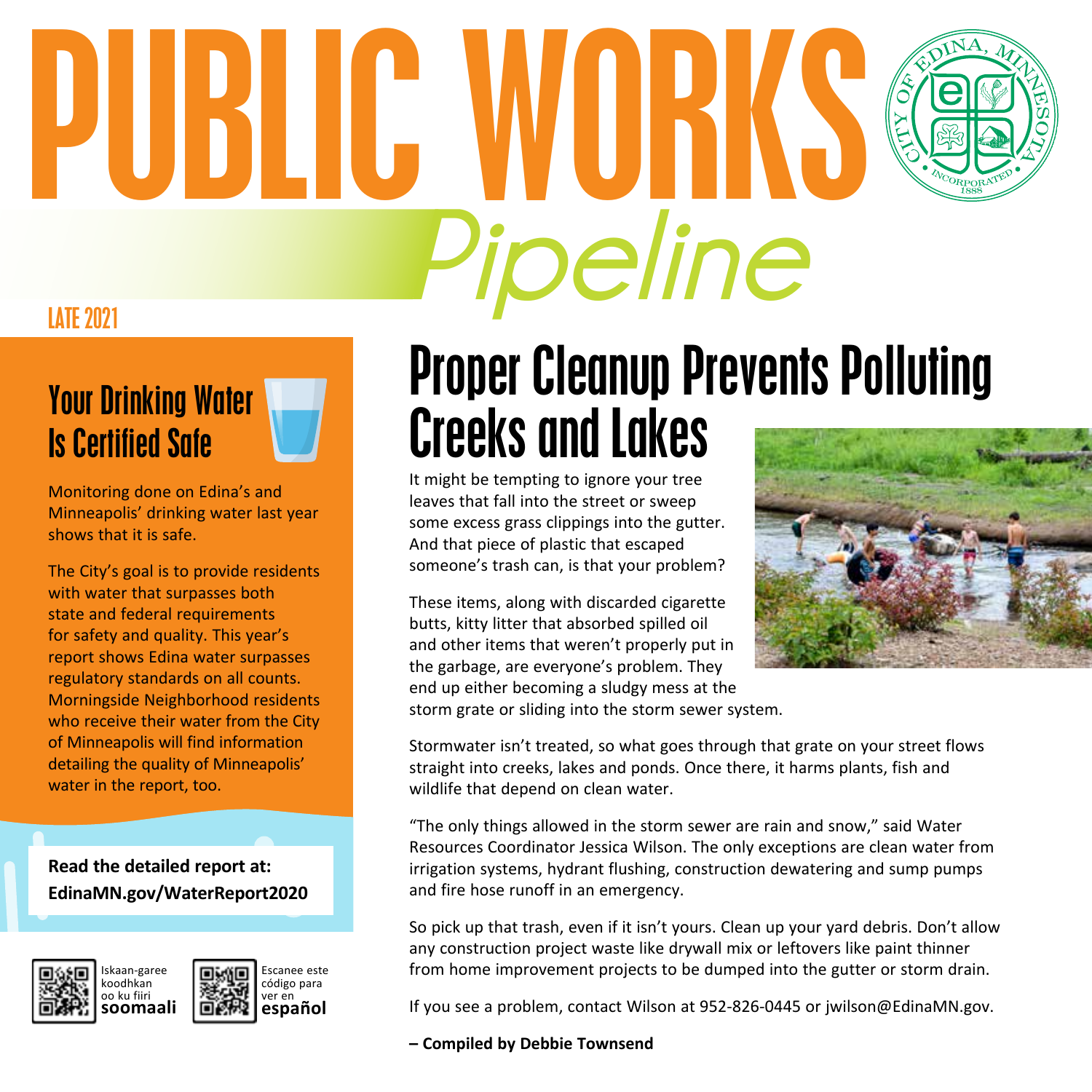## Pick Up Pet Waste So You Don't Swim In It

You wouldn't dump dog poop into your child's wading pool.

But if you don't pick up your dog's droppings in parks, along trails or just out in the open, it likely will get washed or absorbed into waterways.

"You're swimming and playing in that water," said Water Resources Coordinator Jessica Wilson. "You don't want that in there."

"Toxic algae blooms that plague our ponds and lakes in summer are caused by excess nutrients in the water. While there are many contributors, one of the leading culprits is believed to be nutrients in dog waste," Wilson said.

Picking up dog poop means not just bagging it. Dispose of the bag in the trash. Tossing the bag into the water, or leaving it tucked out of sight, is as bad if not worse, than never picking it up.

Proper dog waste disposal is also the law in Edina.

*For animal law questions, contact Animal Control Officer Tim Hunter at 952-826-0494 or thunter@EdinaMN.gov.*

**– Compiled by Debbie Townsend**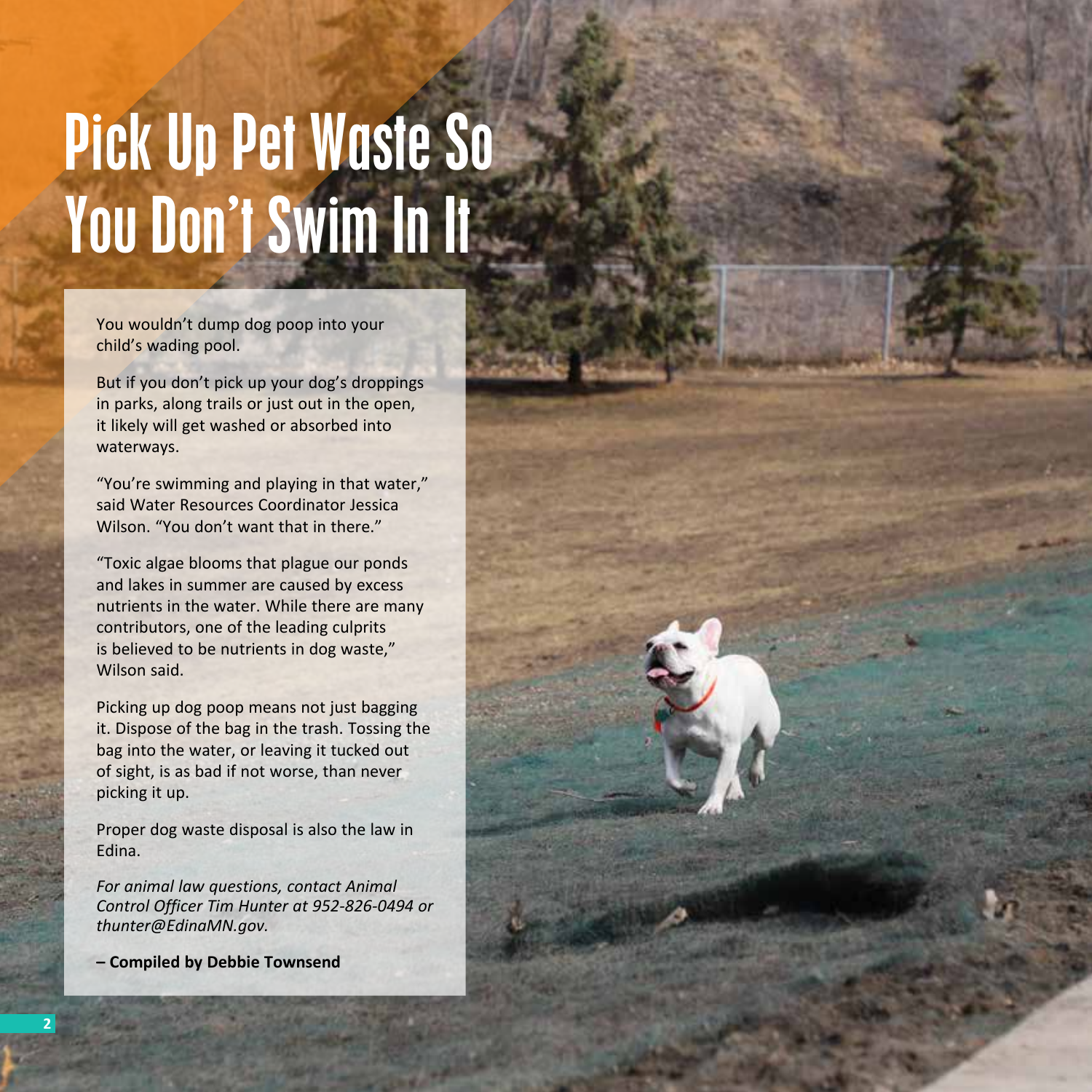## 'Flushable Wipes' Are Anything But

**Save Your Pipes.** Don't Flush **Wipes!** 

#### **By Dan Reisig**

When a product seems too good to be true, it usually is.

Such is the case with flushable wipes, which can improve your bathroom experience but create numerous problems once they exit the toilet bowl.

"The 'flushable wipe' is not engineered to break down in water," said Public Works Coordinator Dave Goergen. "It's a strong, fibrous material that doesn't dissipate in water. So, what happens is, they start to pile up and clog, creating blockages in the sewer system pipes that lead to blockages in people's basements."

The product is unlike toilet paper, which is specifically engineered to break down in water and pass safely through household and municipal plumbing.

"There are lawsuits in federal court to get the labeling changed," Goergen said. "That's been denied because technically they are flushable, but it's very misleading. Some say 'biodegradable,' some say 'safe for septic,' but in reality they're our number-one cause for sewer blockages and pump clogs."

If the wipes happen to make it through the building's pipes and enter the City sewers, they can quickly accumulate and cause blockages. While one wipe alone may not seem to be troublesome, their negative effects can quickly multiply when considering an entire block or neighborhood's worth of waste. Older or deteriorated pipes can snag the wipes, which in turn leads to issues.

Even if the City sewers do manage to pass the wipes, there still is potential for costly trouble at the City's 21 lift stations. These facilities "lift" the sewage at low areas throughout the city using a large tank and pump system.

"If they go downstream to lift stations, they get bound up inside the pumps and plug the pumps, which can lead to massive backups," explained Goergen.

Those backups can push sewage back into homes.

"Sewer backups are gross; they're a public safety issue, and they can cause a lot of monetary damage," Goergen said. "Many homes in Edina have finished lower levels, and now you're not talking about a little backup in a concrete laundry room, but affecting carpeting, drywall, flooring,

furniture – those sorts of things. It can quickly escalate into a very expensive issue."

At every step of the process, each potential issue creates costly headaches for homeowners as well as the City, which maintains 180 miles of sanitary sewer main in total. Repairs for major blockages can run into the tens of thousands of dollars.

So next time nature calls, take care to make the right choice for your home's plumbing, as well as the City's sewer infrastructure.

"The flushable wipes should go in the garbage," said Goergen. "The sewer pipes are designed for three things: the collection of liquid and solid human waste and toilet paper. Anything other than those items that goes down are potential problems and causes for backups and clogs."

*If you think you're experiencing a clogged line or sewer backup during business hours, 7 a.m.-3:30 p.m. Monday through Friday, call the Public Works Utilities Division at 952-826-0375. If it's after hours, call the Police Department's non-emergency line, 952-826-1610. For more information about the City's sewer services, contact Goergen at 952-826-0312 or dgoergen@EdinaMN.gov.*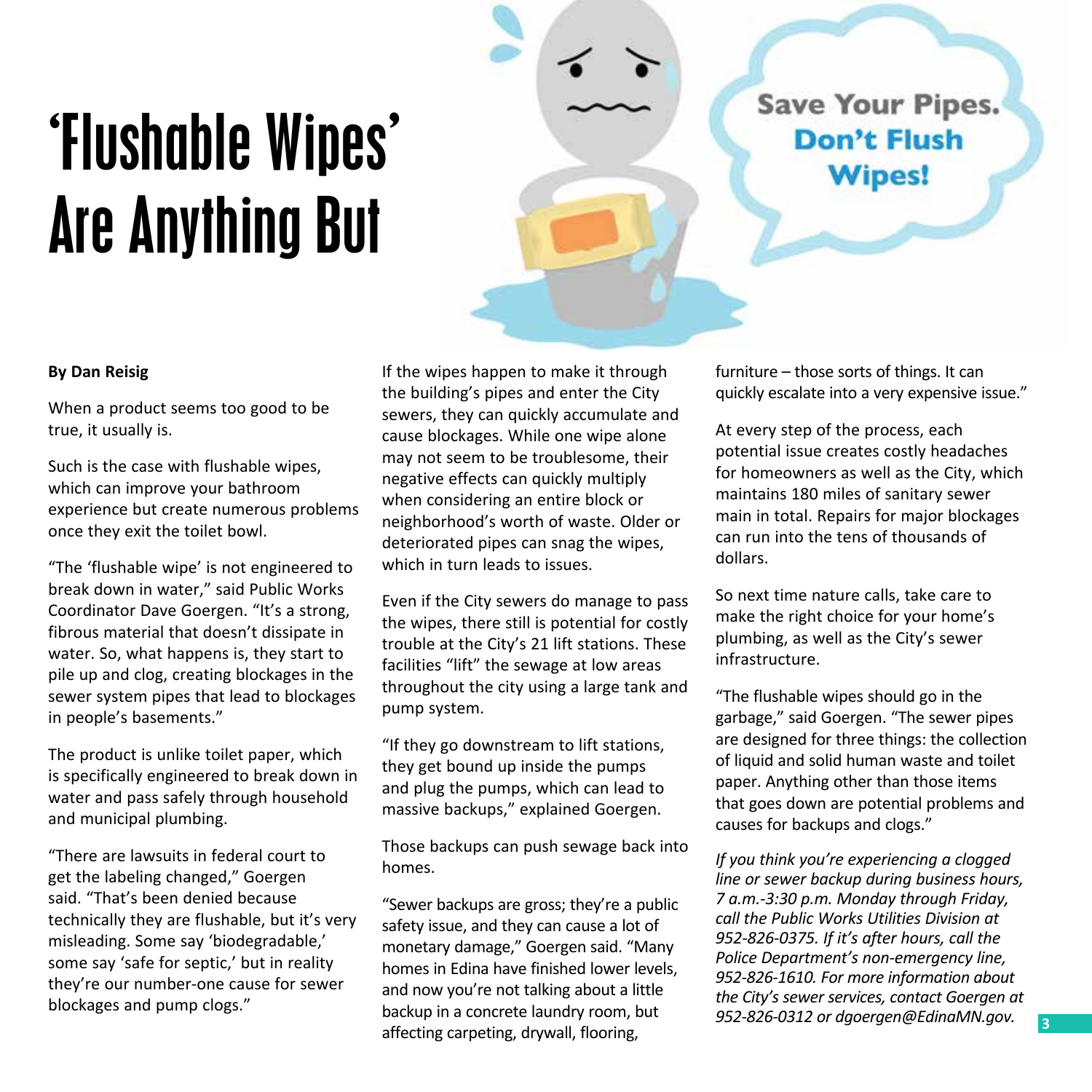

### Eight New Sidewalks and Shared-Use Paths Planned for 2021

#### **By Dan Reisig**

In tree-lined residential neighborhoods and bustling commercial districts, new transportation improvements are coming to Edina this year.

"We're planning a mix of projects this year that are coordinated with street reconstruction projects, projects that are meant to support transit services that currently serve Edina or will in the future," explained Transportation Planner Andrew Scipioni.

Eight different projects have been planned for in 2021:

### **Sidewalks**

- Hansen Road (Vernon Avenue to West 60th Street)
- West 56th Street (Hansen Road to Normandale Road)
- Beard Avenue (West 54th Street to Minnehaha Creek)
- France Avenue (West 55th Street to West 57th Street; West 58th Street to West 60th Street)

### Shared-Use Paths & Other Projects

- Eden Avenue (Sherwood Road to Arcadia Avenue)
- McCauley Trail (Valley View Road to Indian Hills Road)
- Highlands Park (Doncaster Way; Ayrshire Boulevard)
- West 54th Street bike boulevard (France Avenue to Zenith Avenue)
- France Avenue pedestrian improvements at West 69th Street

The projects were selected to balance the primary needs and goals of the City – providing connections to commercial and industrial areas, improving access to parks and recreation as well as transit services, and improving the walkability and quality of life in residential areas.

As with nearly every other aspect of life, the COVID-19 pandemic brought changes in use patterns among Edinans. Scipioni believes that added demand for paths and sidewalks came as residents sought to escape their homes and get some fresh air and exercise.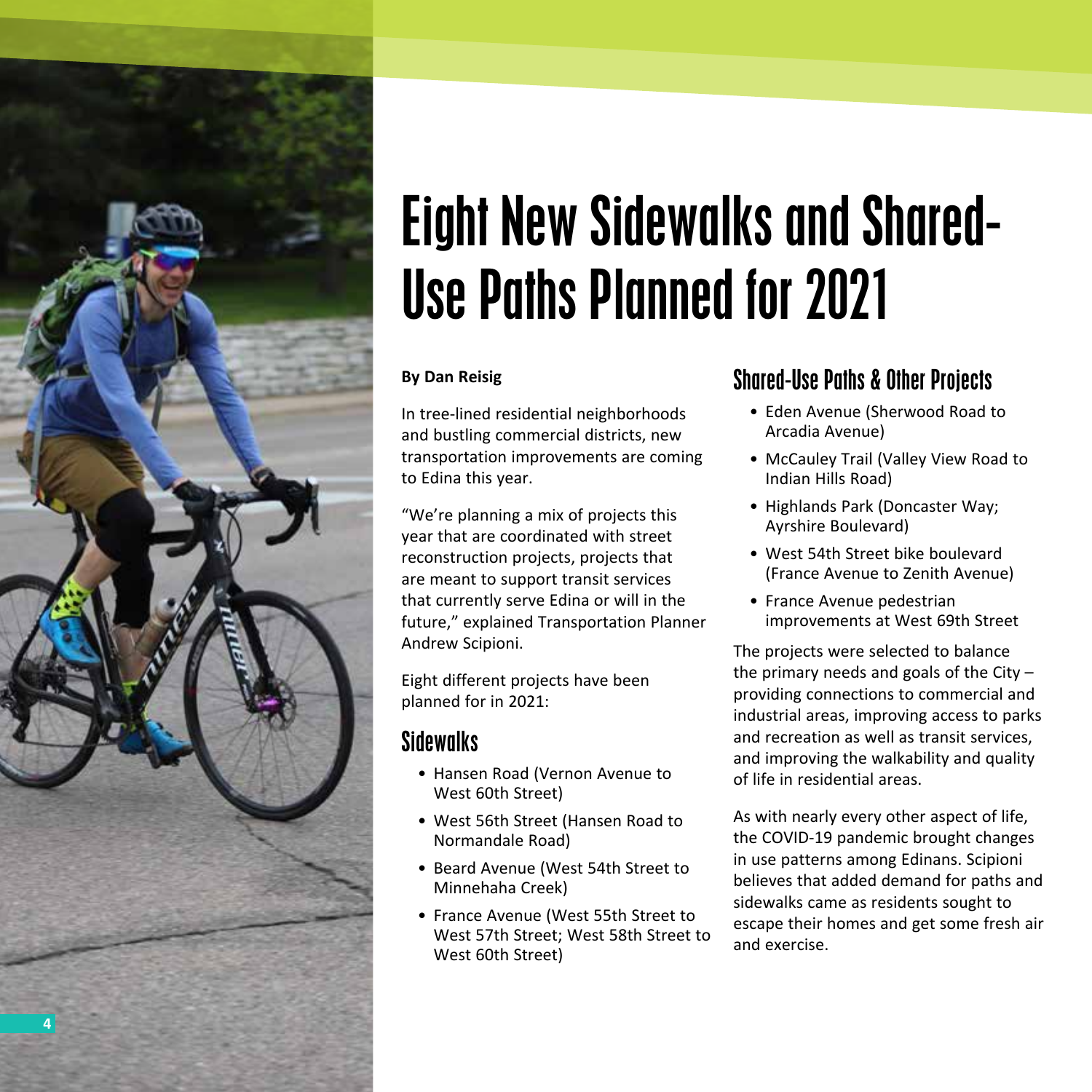**Scipioni encourages Edinans to visit the Pedestrian and Bicycle Master Plan on the City's website to see what plans are in place for their neighborhood.**

#### **EdinaMN.gov/BikeorWalk**

"There seems to have been an increase in the number of people who are walking and biking around town ever since the pandemic began," he said. "We've also gotten more requests for other sidewalks than we have in previous years. Some of those sidewalks are in our current plan, and some are not."

Funding for these improvements primarily comes from the City's Pedestrian & Cyclist Safety (PACS) Fund, a franchise fee of \$1.45 per month for Xcel Energy and CenterPoint Energy residential customers. Commercial customers within the City pay a higher franchise fee. Long-term planning is needed to allocate the money for each year's projects.

"The PACS Fund has a pretty stable annual revenue of about \$1.2 million," Scipioni explained. "It's grown slightly since it was initially conceived. But every year, as part of the Capital Improvement Plan (CIP) process, I put together a five-year plan, including facilities and sidewalks that I'm proposing to be built using that funding. If there's money left over at the end of the year, then we can potentially tackle

additional projects. If we're over budget one year, then we may just have to push projects back a year or two."

In the case of 2020, about \$1.68 million was spent, including funds rolled over from 2019, a 53 percent increase over the prior year. About 2.6 miles of new sidewalks and bike paths were constructed using those dollars.

Both figures were the second-highest totals since the PACS Fund was initiated.

Residents and businesses are encouraged to share their input and suggestions for new transportation improvement projects.

"This past year was one of the busiest years for the PACS Fund. I think that's reflective of the growing interest among residents in the city and wanting to have more facilities to bike and walk. Two of the projects that we built last year – sidewalks on France Avenue between West 58th and West 57th streets and Valley View Road from Valley Lane to Creek Valley Road – were specifically petitioned by residents. And that was why we constructed them."

Scipioni encourages Edinans to visit the Pedestrian and Bicycle Master Plan on the City's website to see what plans are in place for their neighborhood.

"Based on that, they can contact me to see if construction of that facility is in the five-year plan," he said. "There's also a process where residents can petition for improvements like these, and then staff will evaluate them to determine whether or not it's feasible and when we can construct them."

Ultimately, the City's planning for pedestrian and bicycle infrastructure is driven by the residents themselves.

"The plan is meant to be a living document that changes as the wants and needs of the community change," Scipioni added.

*For more information about the City's pedestrian and bicycle plans, visit EdinaMN.gov/BikeorWalk. Contact Scipioni at AScipioni@EdinaMN.gov or 952-826-0440.*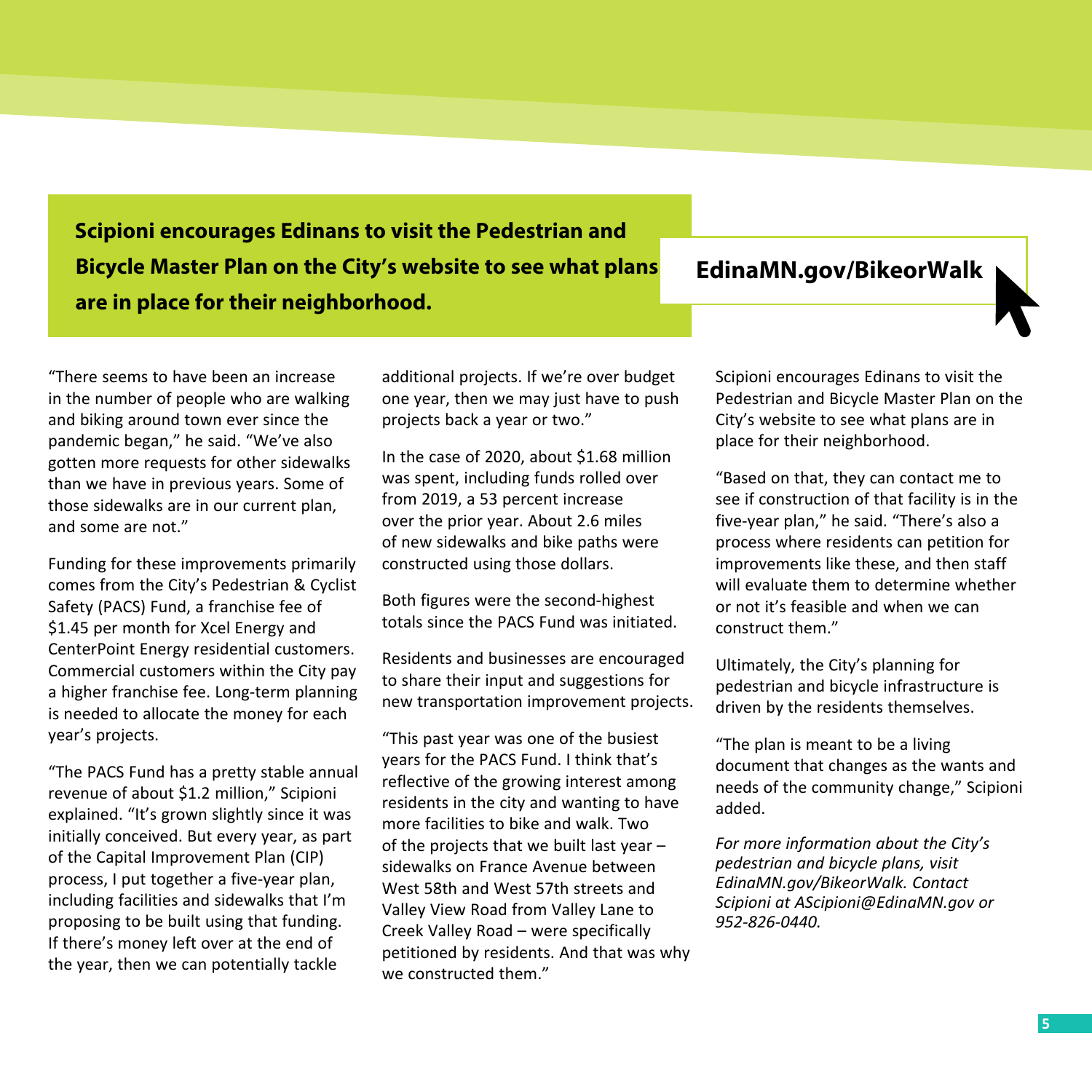### New Faces of Public Works:

## Meet Orayne McEachron and Michael Wegner

#### **By Kaitlin Gault**

The Public Works Department has new faces in the Utilities and Streets divisions.

Orayne McEachron joins the Utilities Division as a Utility Service Worker. The division is small but mighty with just 13 employees and one supervisor. The group is responsible for the City's drinking water, sanitary sewer collection and stormwater management network. They also assist with seasonal duties like snow removal.

McEachron, who was hired in March 2020, is responsible for repairing and replacing water and sewer pipes, manholes and catch basins. He also works to repair things like gate valves, fire hydrants and water main breaks.

Prior to joining the City staff, McEachron worked on underground utility installations for Dakota Underground in Fargo, North Dakota, for six years. He developed and diversified his craft while there.

McEachron is enjoying his new position and the team he works with. "I like the diversity in our everyday tasks," he said. "There's a little bit of everything incorporated into the day-to-day work, so that keeps it fun, and everyone on my team does a good job of working together to achieve the best and most efficient



**Orayne McEachron (left) and Mike Wegner (right) joined the City's Public Works Department in 2020.** (Photos by Dan Reisig)

outcome. Each member brings their own individual strengths to the job, which makes us a really good team."

The Streets Division welcomed Mike Wegner to its team of 12 full-time employees in October. Among other things, the Streets Division is responsible for asphalt projects, sweeping, plowing and crack sealing.

Streets Supervisor Shawn Anderson said Wegner is highly involved with the many responsibilities of the division. Among Wegner's job duties are pothole patching, paving and sidewalk snow removal. Nearly all aspects of Edina's streets are taken care of by Wegner depending on the day.

"Michael is involved with all of the many tasks we juggle," said Anderson. "He has been worked into the system and has started learning from Day 1."

Wegner felt he was a good fit for the position and looks forward to working with a great team in a top-notch community.

"I know Edina is the elite of all cities in Minnesota and thought it would be pretty awesome to land a job in that community," he said. "I most look forward to working with great people."

*To learn more about the Utilities or Streets divisions, visit EdinaMN.gov/PublicWorks.*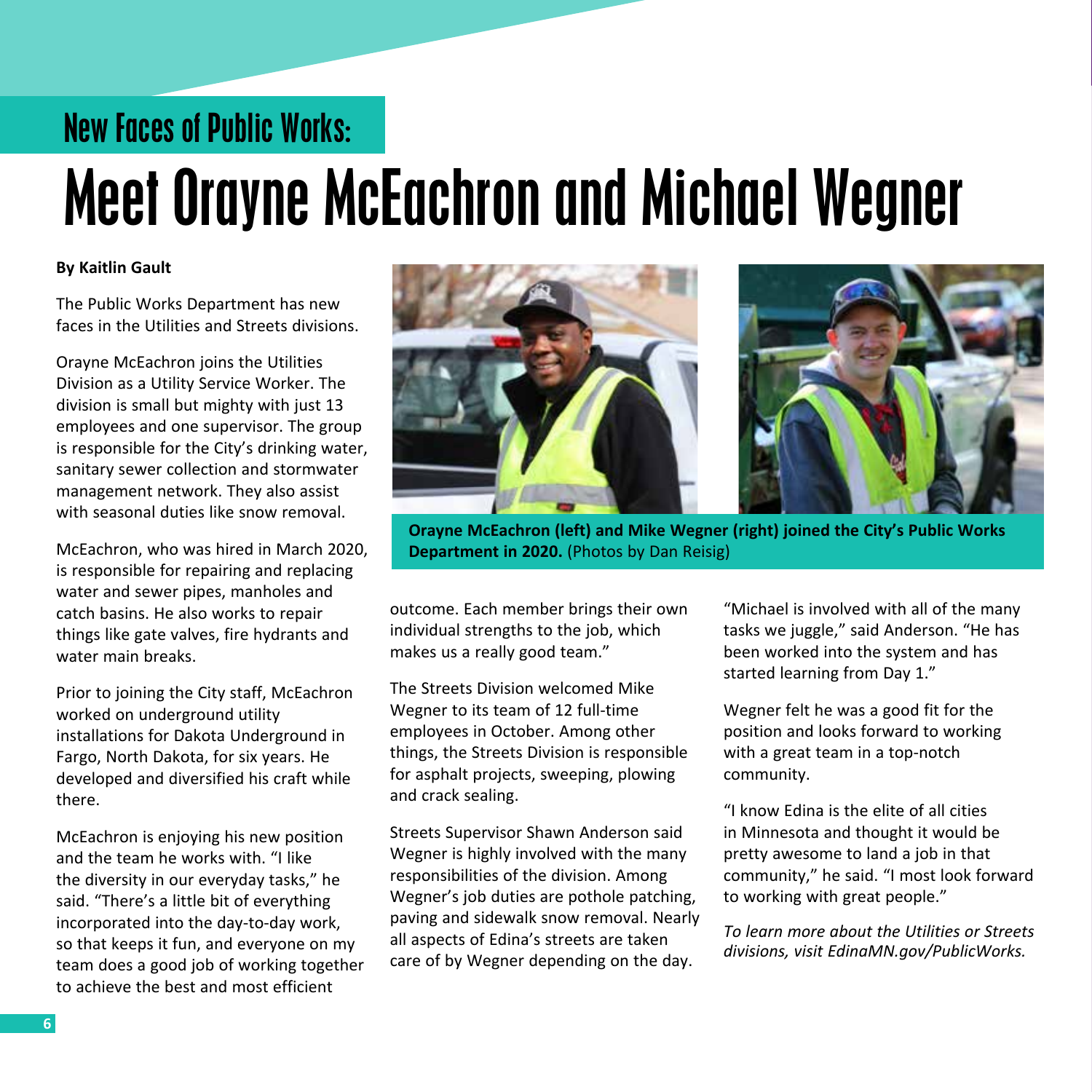### Frequently Asked Questions

#### *Sometimes my water smells like bleach. Why? Is that harmful? What can I do to rid the water of that smell?*

The City uses recommended amounts of total chlorine residual to remove microorganisms from the water. Edina maintains its chlorine level between 1.5 and 2.5 parts per million. The Utilities Division tests the water every day to make sure the levels are within national guidelines.

This level of chlorine is not harmful, but may smell offensive to individuals. An easy solution is to keep a container of water stored in your refrigerator. The chlorine gas dissipates very quickly, leaving no odor.

#### *I'm having problems with sewage backing up into my basement. What do I do?*

Call the City of Edina first – any time, day or night. The number for the Utilities Division is 952-826-0375. Staff is available 7 a.m. to 3:30 p.m. Monday through Friday. After hours, weekends and holidays, call the Police Department's non-emergency number, 952-826-1610.

If the problem is not in the City main, you will be given information about what steps to take next. Calling the City first can save you time and money, as residents are not charged for this service!



**Water by hand areas that need extra water, and follow the City's odd/even watering schedules. View the sprinkling policy at bit.ly/edinawateringrestrictions.**

#### *What are some simple ideas for conserving water?*

Indoors, check for leaks. The smallest leak can use water very quickly. Don't leave the water running when you brush your teeth, shave or scrub dishes. Purchase low-flow toilets and shower heads. Try to limit showers to 5 to 10 minutes. Wash only full loads when you do laundry or use your dishwasher.

Outdoors, water your lawn only when it is absolutely necessary, and follow the City's odd/even watering schedules. Try to water during cooler times of the day. Midday watering just evaporates in the heat. Invest in a smart sprinkler controller that automatically adjusts to weather conditions. Sweep away driveway dirt rather than spraying it away. Use shut-off nozzles on hoses. Water by hand areas that need extra water (plants, new trees). Mulch plants and trees and leave grass clippings after mowing to keep in soil moisture. Wash cars at a car wash that recycles water or use a bucket and hose the car off only as needed. Cover pools and spas when not in use.

– Compiled by Susan Waack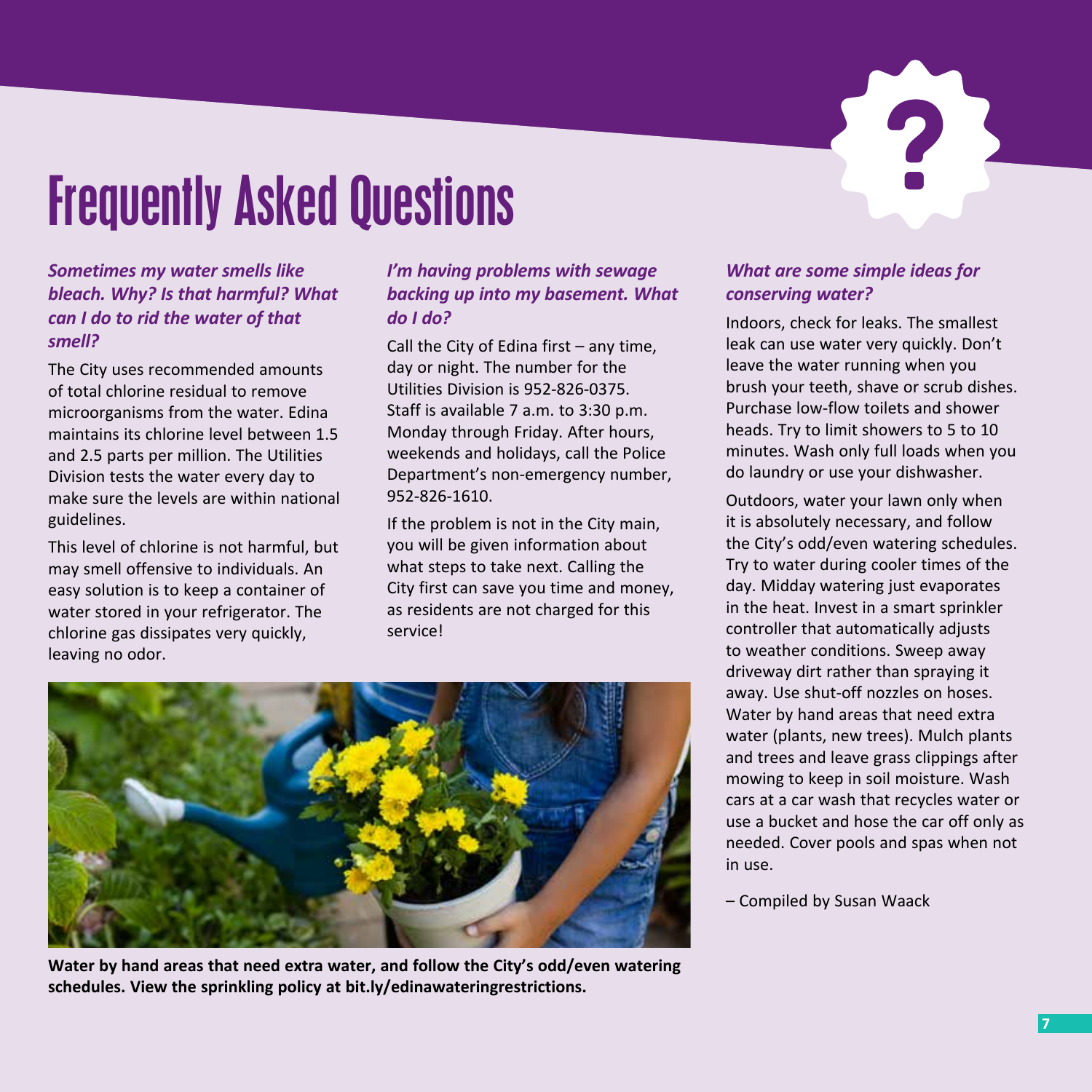## Street Reconstruction Projects in Full Swing

#### **By Debbie Townsend**

Two major street reconstruction projects are underway that will give the neighborhoods fresh streets along with improvements to underground utilities, new curbs and gutters and a few new sidewalk connections.

One project is in the Melody Lake, Birchwood and Grandview areas. The other is in the Creek Knoll neighborhood.

Most of the affected streets were built in the 1940s to 1980s and the pavement is reaching the end of its useful life. In addition, the water and sewer pipes under some road sections need replacing or upgrades. Some areas also have underlying poor soils that contribute to road deterioration, so those will be improved for better stability and longer road life.

"At the point of reconstruction, it's more cost effective than seal coat, mill and overlay or other strategies to extend road life," said Assistant City Engineer Aaron Ditzler.

Come winter, the smooth road surface and updated infrastructure will improve the neighborhoods. The process to get

there, however, can make for a rough summer and early fall. Project Engineer Charlie Gerk acknowledges residents will have to deal with dirt, noise, vibration, construction equipment or materials on roads and rights of way. Street and driveway access will be limited. While crews try to minimize the need for major shutdowns, residents can expect being asked to limit water use or even be prepared for a shutoff for a few hours. Crews will put notices on front doors when there are major interruptions.

"I can't emphasize enough how important it is to be checking your front door during construction on a daily basis for time-sensitive information," Ditzler said.

Melody Lake residents were facing two summers of road reconstruction but petitioned the City to cram all the work into one year.

"In order to get that much done, we're going to have more streets under construction at the same time," said Engineering Director Chad Millner. He appreciates the residents' understanding and patience as they endure a more extensive project.

Melody Lake Park will get an improvement as part of the project, Millner noted. Natural plant restoration will be done on the west side of Melody Lake, replacing grass so it requires less maintenance and is better for the environment.

Improvements such as landscaping, walkways, steps, irrigation, driveway aprons or pet fences affected by construction will be restored. Some work, such as landscaping, might be done in spring 2022 due to growing conditions.

"All of these items will be reinstalled, repaired or replaced as part of the reconstruction project," Gerk said.

In addition to checking their front doors daily, it's recommended residents check the Street Projects section of BetterTogetherEdina.org for updates, informational videos and project documents.

A map of planned street reconstructions in coming years is also on BetterTogetherEdina.org. Sections of Blake Road and some streets in the Morningside Neighborhood are scheduled for 2022.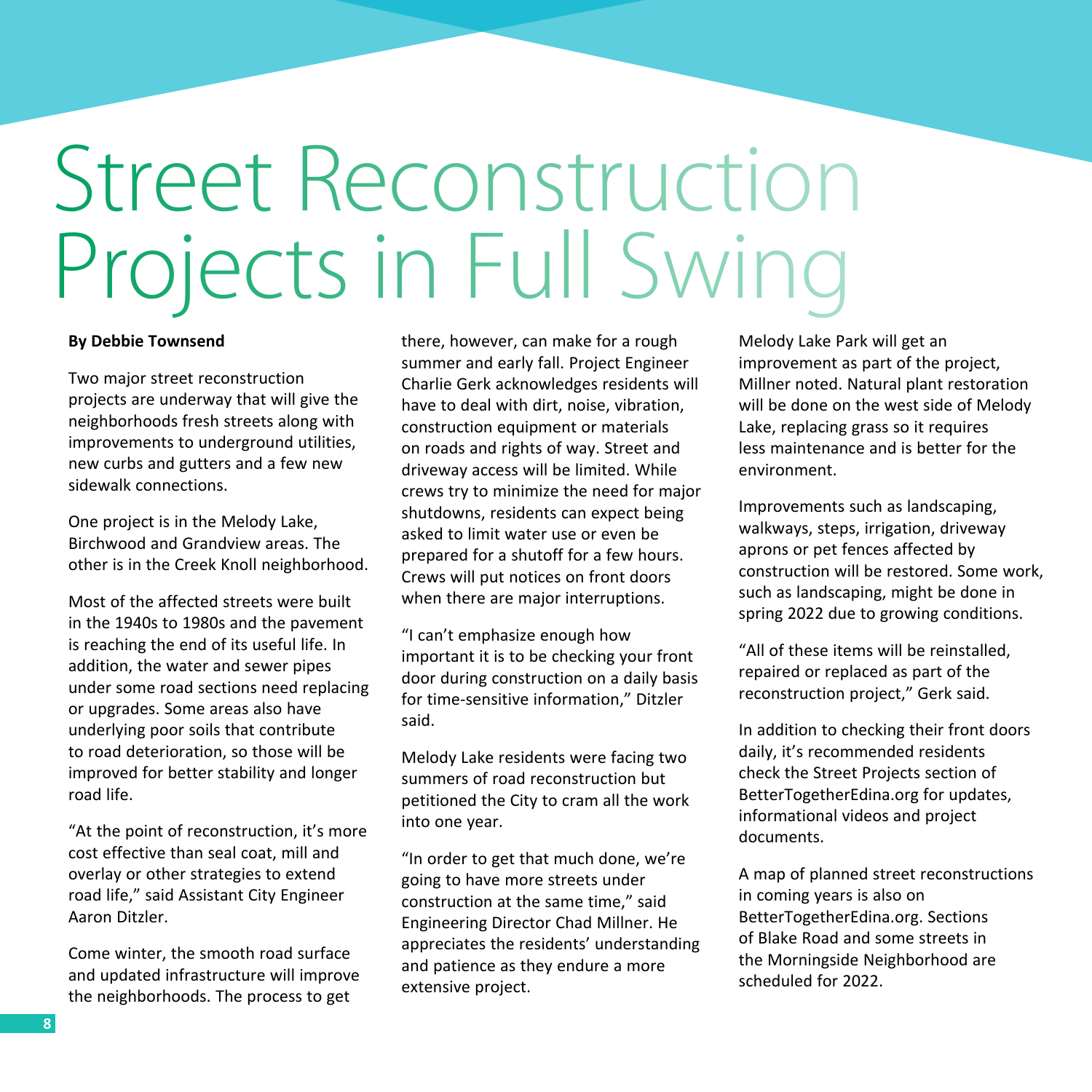



#### **Neighborhood Roadway Reconstruction**

### Melody Lake A & B, Birchcrest C and Grandview A

**Project contact:** Graduate Engineer Evan Acosta, 952-826-0448 or EAcosta@EdinaMN.gov

#### **Estimated affected properties:** 309

#### **Miles of road:** 3.88

#### **Work includes:**

- Reconstruction of asphalt pavement and replacement of concrete pavement with asphalt
- Installation or replacement of concrete curbs and gutters
- Watermain replacement
- Improvement to sewer and stormwater systems
- New sidewalk on west side of Hansen Road between West 56th and 60th streets and on West 56th between Hansen and Normandale roads

### Creek Knoll A & B

**Project contact:** Engineering Technician Edinah Machani, 952-826-0444 or EMachani@EdinaMN.gov

#### **Estimated affected properties:** 113

**Miles of road:** 1.3

#### **Work includes:**

- Complete pavement reconstruction
- New or replacement curb and gutter
- Improvements to the water, sewer and stormwater systems
- New sidewalk along Beard Avenue from West 54th Street to Minnehaha Creek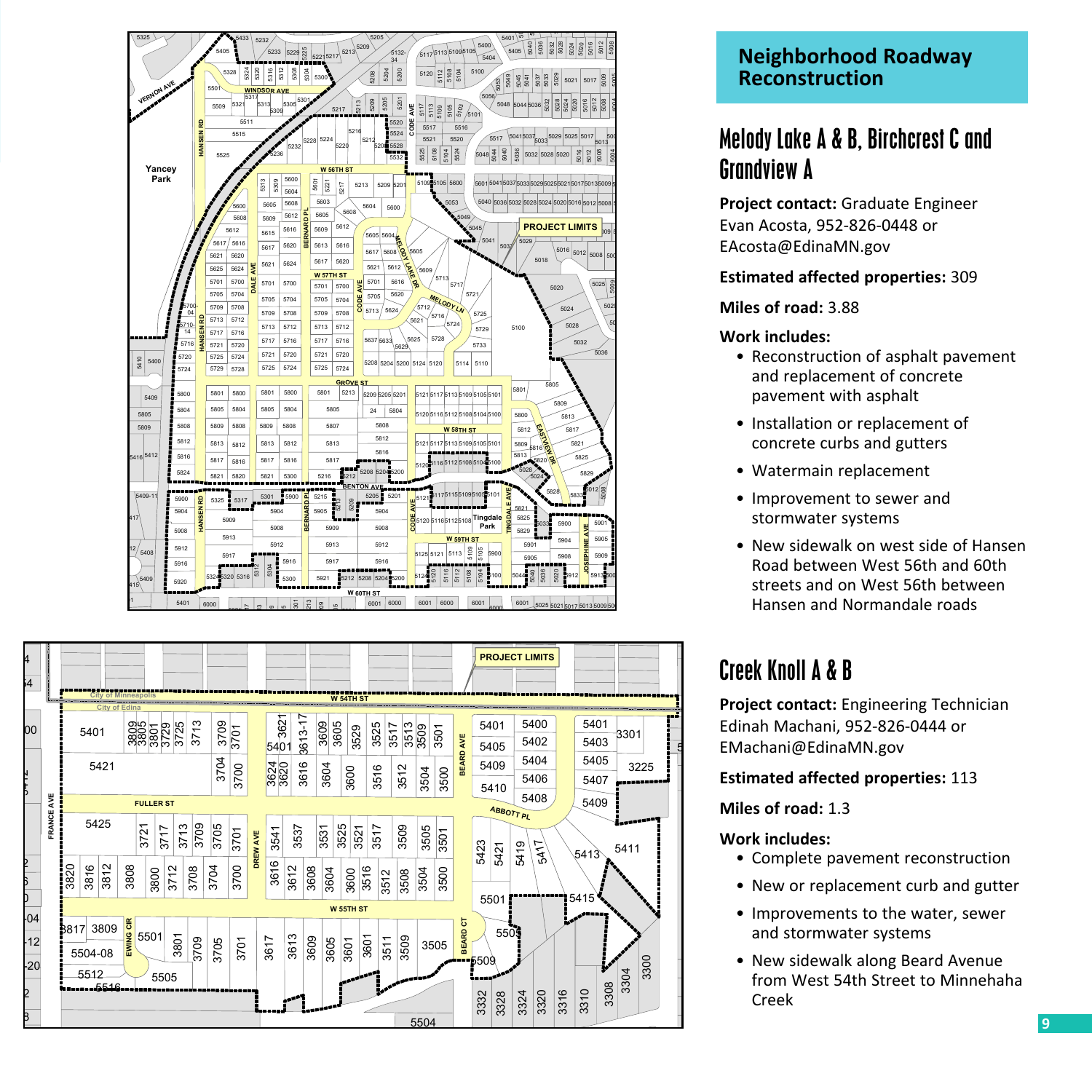

City of Edina 4801 West 50th Street Edina, MN 55424 EdinaMN.gov



PRESORT STD U.S. POSTAGE PAID TWIN CITIES MN Permit No. 3932

### Crews Hit the Streets for Mill-and-Overlay Program

#### **By Kaitlin Gault**

If you notice Edina's Public Works Department in your neighborhood this summer, there is a good chance it is because crews are working on annual milland-overlay projects.

Public Works started projects in June and will wrap up before the first snow. After slightly reducing the program to five lane miles in 2020 to save money during the COVID-19 pandemic, the department will return to completing seven lane miles of roadway this year – the approximate mileage completed in years preceding 2020.

Public Works Director Brian Olson emphasizes the importance of the milland-overlay program.

"Edina has an aging infrastructure since most of our streets were constructed between 1955 and 1970," he said. "The pavement management program has been showing positive results by raising our Pavement Condition Index, a metric used to determine a street's estimated lifespan, from 51 (out of 100) in 2012 to over 72 in 2020. The mill-and-overlay program along with the street reconstruction program is instrumental in that progress."

**10**

The 2021 mill-and-overlay projects are:

- West 60th Street from France Avenue to Xerxes Avenue
- Dewey Hill Road from Gleason Road to Cahill Road
- West 76th Street from France to York Avenue
- Normandale Park neighborhood between the Canadian Pacific Railway and Minnesota Highway 100
- Normandale Road (east and west) from West 66th Street to West 70th Street, Payton Court and West 69th Street
- Blake Road from Vernon Avenue to Scriver Road
- Waterman Avenue east of Blake Road

Streets Supervisor Shawn Anderson manages the program each year.

"We start by working with the existing underground utilities, both public and private, to ensure that they are upgraded. Then, we look at the curbing. If there are any settled areas or 'tripping hazards,' we replace them," he said.

"The most disruption that a resident will see is our milling and paving activity. We will come through and mill the roadway down a couple of inches and then do cleanup and patchwork on that roadway



as needed. Then, we will come in and pave. The paving process typically takes about two weeks."

When the process is completed, the road surface will be smooth and preserved for several years. Proactive maintenance allows the City to extend the interval between major reconstructions from 30 years up to 60 years.

A letter is mailed to affected areas prior to the work starting. By sending a reminder, Public Works aims to lessen the inconvenience to nearby neighbors and remind them the work is not assessed to the residents, but instead completed from the City's Street Maintenance Fund.

*For more information about the milland-overlay projects, contact Anderson at 952-826-0313.*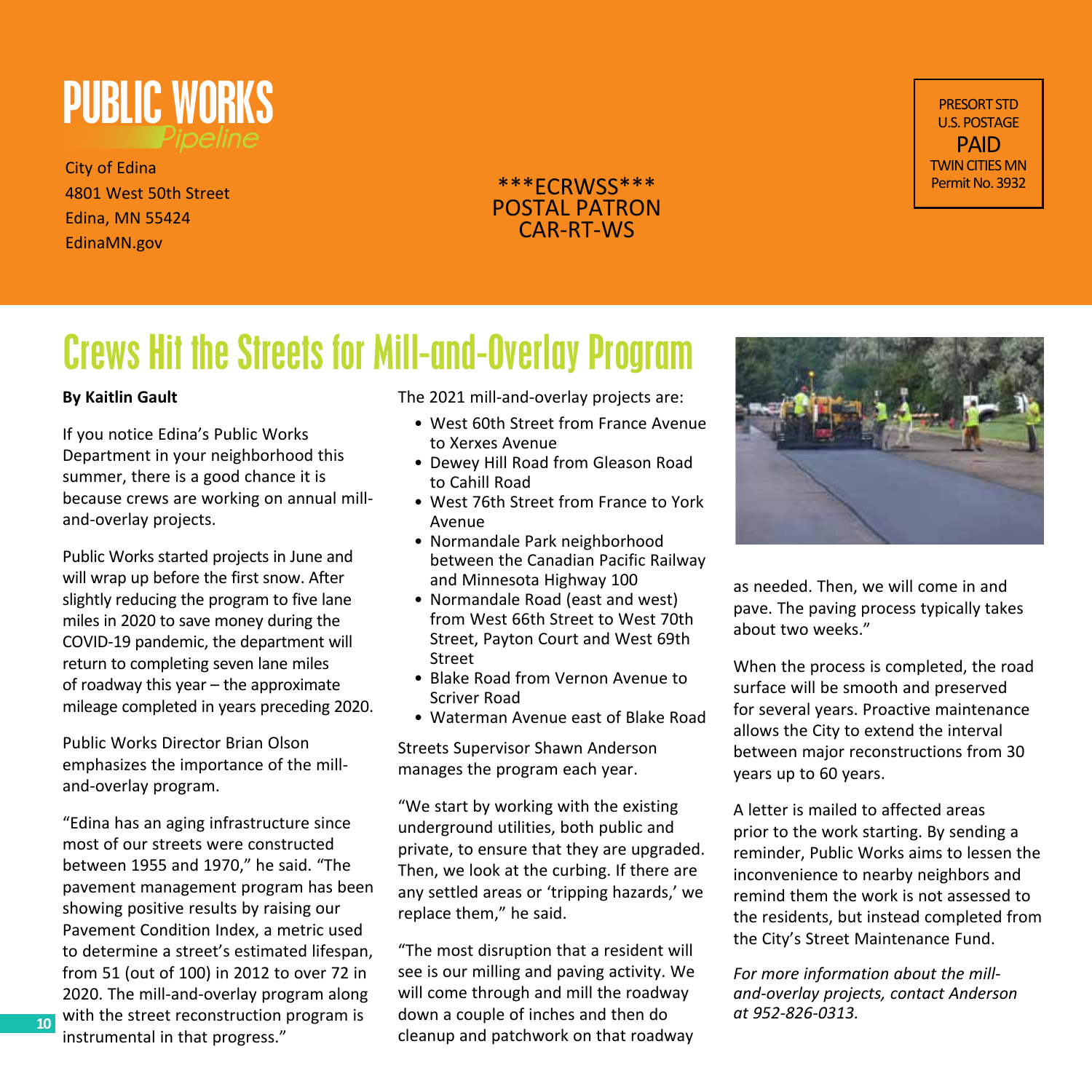### 2020 City of Edina Drinking Water Report



**Issued July 2021**

#### **Making Safe Drinking Water**

Your drinking water comes from a groundwater source: 17 wells ranging from 381 to 1080 feet deep that draw water from the Prairie Du Chien-Jordan, Mt. Simon and Jordan aquifers.

Edina works hard to provide you with safe and reliable drinking water that meets federal and state water quality requirements. The purpose of this report is to provide you with information on your drinking water and how to protect our precious water resources.

Contact Public Works Coordinator Dave Goergen at 952-826-0312 or dgoergen@ EdinaMN.gov if you have questions about Edina's drinking water. You can also ask for information about how you can take part in decisions that may affect water quality.

The U.S. Environmental Protection Agency sets safe drinking water standards. These standards limit the amounts of specific contaminants allowed in drinking water. This ensures that tap water is safe to drink for most people. The U.S. Food and Drug Administration regulates the amount of certain contaminants in bottled water. Bottled water must provide the same public health protection as public tap water.

Drinking water, including bottled water, may reasonably be expected to contain at least small amounts of some contaminants. The presence of contaminants does not necessarily indicate that water poses a health risk. More information about contaminants and potential health effects can be obtained by calling the Environmental Protection Agency's Safe Drinking Water Hotline at 1-800-426-4791.

#### **Edina Monitoring Results**

This report contains monitoring results from Jan. 1 to Dec. 31, 2020.

We work with the Minnesota Department of Health to test drinking water for more than 100 contaminants. It is not unusual to detect contaminants in small amounts. No water supply is ever completely free of contaminants. Drinking water standards protect Minnesotans from substances that may be harmful to their health.

Learn more by visiting the Minnesota Department of Health's webpage on monitoring and testing at www.health.state. mn.us/communities/environment/water/ factsheet/sampling.

#### **How to Read the Water Quality Data Tables**

The tables on the following pages show the contaminants we found last year or the most recent time we sampled for that contaminant. They also show the levels of those contaminants and the Environmental Protection Agency's limits. Substances that we tested for but did not find are not included in the tables.

We sample for some contaminants less than once a year because their levels in water are not expected to change from year to year. If we found any of these contaminants the last time we sampled for them, we included them in the tables below with the detection date.

We may have done additional monitoring for contaminants that are not included in the Safe Drinking Water Act. To request a copy of these results, call the Minnesota Department of Health at 651-201-4700 or 1-800-818- 9318 between 8 a.m. and 4:30 p.m. Monday through Friday.

Some contaminants are monitored regularly throughout the year and rolling (or moving) annual averages are used to manage compliance. Because of this averaging, there are times where the Range of Detected Test Results for the calendar year is lower than the Highest Average or Highest Single Test Result, because it occurred in the previous calendar year.

#### **Definitions**

AL (Action Level): The concentration of a contaminant which, if exceeded, triggers treatment or other requirements that a water system must follow.

EPA: Environmental Protection Agency

MCL (Maximum contaminant level): The highest level of a contaminant that is allowed in drinking water. MCLs are set as close to the MCLGs as feasible using the best available treatment technology.

MCLG (Maximum contaminant level goal): The level of a contaminant in drinking water below which there is no known or expected risk to health. MCLGs allow for a margin of safety.

MRDL (Maximum residual disinfectant level): The highest level of a disinfectant allowed in drinking water. There is convincing evidence the addition of a disinfectant is necessary for control of microbial contaminants.

MRDLG (Maximum residual disinfectant level goal): The level of a drinking water disinfectant below which there is no known or expected risk to health. MRDLGs do not reflect the benefits of the use of disinfectants to control microbial contaminants.

N/A (Not applicable): Does not apply

pCi/l (picocuries per liter): A measure of radioactivity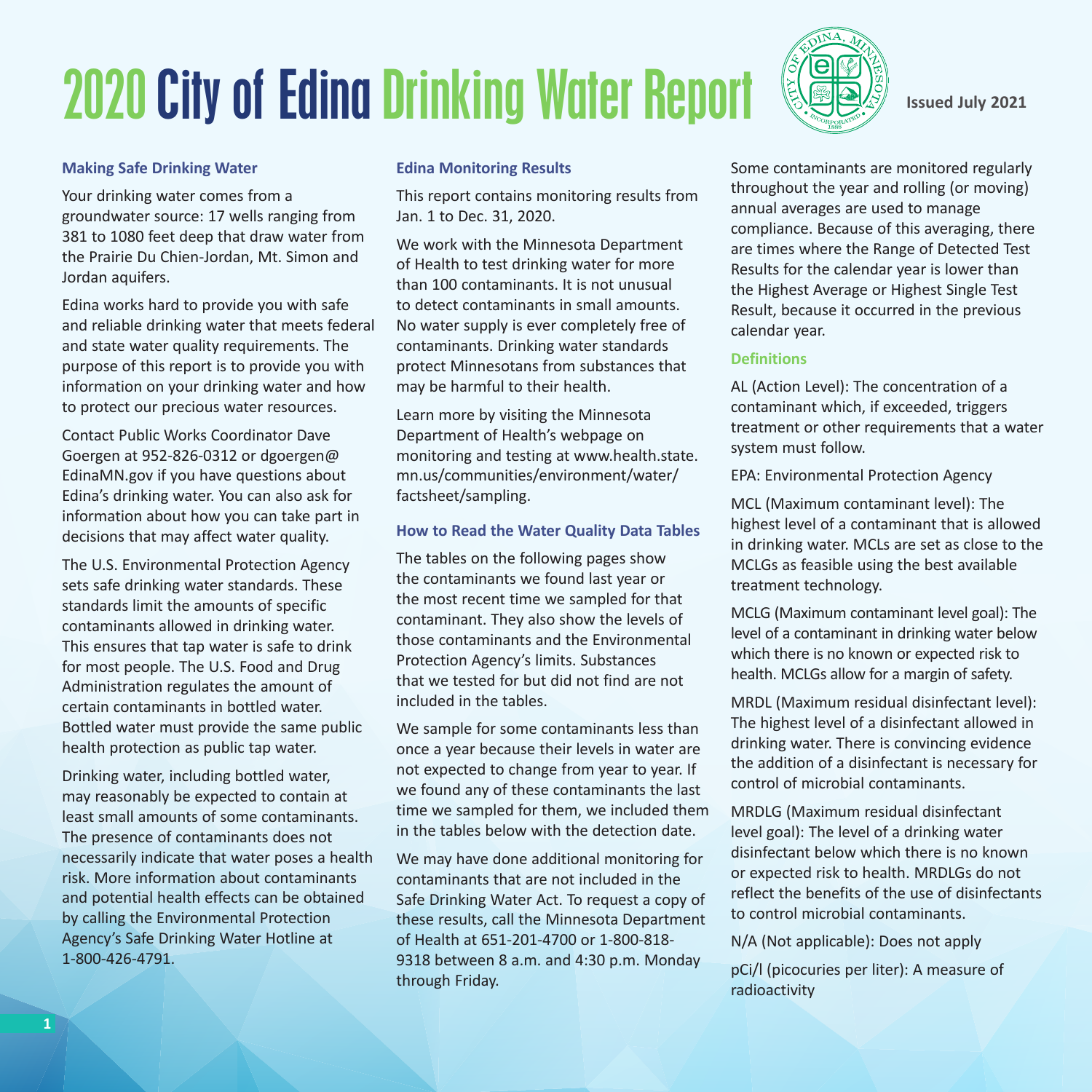ppb (parts per billion): One part per billion in water is like one drop in one billion drops of water, or about one drop in a swimming pool. ppb is the same as micrograms per liter (μg/l).

ppm (parts per million): One part per million is like one drop in one million drops of water, or about one cup in a swimming pool. ppm is the same as milligrams per liter (mg/l).

PWSID: Public water system identification

Variances and Exemptions: State or EPA permission not to meet an MCL or a treatment technique under certain conditions.

### **Monitoring Results - Regulated Substances**

| LEAD AND COPPER - Tested at customer taps |                                   |                                   |                                  |                                     |                |                                 |  |  |  |
|-------------------------------------------|-----------------------------------|-----------------------------------|----------------------------------|-------------------------------------|----------------|---------------------------------|--|--|--|
| Contaminant                               | <b>EPA's Ideal Goal</b><br>(MCLG) | <b>EPA's Action Level</b>         | 90% of Results<br>Were Less Than | Number of Homes<br>with High Levels | Violation      | <b>Typical Sources</b>          |  |  |  |
| Lead                                      | $0$ ppb                           | 90% of homes less<br>than 15 ppb  | $2.1$ ppb                        | $0$ out of 30                       | N <sub>O</sub> | Corrosion of household plumbing |  |  |  |
| Copper                                    | 0 ppm                             | 90% of homes less<br>than 1.3 ppm | $1.05$ ppm                       | 1 out of 30                         | N <sub>O</sub> | Corrosion of household plumbing |  |  |  |

|                                                                      | <b>INORGANIC &amp; ORGANIC CONTAMINANTS - Tested in drinking water</b> |                   |                                                                   |                                          |                |                                                                                                 |  |  |  |  |
|----------------------------------------------------------------------|------------------------------------------------------------------------|-------------------|-------------------------------------------------------------------|------------------------------------------|----------------|-------------------------------------------------------------------------------------------------|--|--|--|--|
| Contaminant<br>(Date, if sampled in<br>previous year)                | <b>EPA's Ideal Goal</b><br>(MCLG)                                      | EPA's Limit (MCL) | <b>Highest Average</b><br>or Highest Single<br><b>Test Result</b> | Range of Detected<br><b>Test Results</b> | Violation      | <b>Typical Sources</b>                                                                          |  |  |  |  |
| Barium (Aug. 5,<br>2019)                                             | 2 ppm                                                                  | 2 ppm             | $0.2$ ppm                                                         | N/A                                      | <b>NO</b>      | Discharge of drilling wastes;<br>discharge from metal refineries;<br>erosion of natural deposit |  |  |  |  |
| Picloram (2018)                                                      | $500$ ppb                                                              | $500$ ppb         | $0.11$ ppb                                                        | N/A                                      | N <sub>O</sub> | Herbicide runoff                                                                                |  |  |  |  |
| Benzene                                                              | $0$ ppb                                                                | 5 ppb             | $0.1$ ppb                                                         | N/A                                      | <b>NO</b>      | Discharge from factories; leaching<br>from gas storage tanks and landfills                      |  |  |  |  |
| Trichloroethylene<br>(TCE)                                           | $0$ ppb                                                                | 5 ppb             | $0.18$ ppb                                                        | $0.00 - 0.10$ ppb                        | <b>NO</b>      | Discharge from metal degreasing sites<br>and other factories                                    |  |  |  |  |
| $trans-1,2-$<br>Dichloroethene<br>$(trans-1,2-$<br>dichloroethylene) | $100$ ppb                                                              | $100$ ppb         | $0.2$ ppb                                                         | $0.00 - 0.12$ ppb                        | <b>NO</b>      | Discharge from chemical and<br>agricultural chemical factories                                  |  |  |  |  |
| $cis-1,2$ -<br>Dichloroethene (cis-<br>1,2-dichloroethylene)         | 70 ppb                                                                 | 70 ppb            | $4.2$ ppb                                                         | $0.00 - 3.50$ ppb                        | <b>NO</b>      | Discharge from chemical and<br>agricultural chemical factories                                  |  |  |  |  |
| Vinyl chloride                                                       | $0$ ppb                                                                | 2 ppb             | $0.35$ ppb                                                        | $0.00 - 0.21$ ppb                        | <b>NO</b>      | Leaching from PVC piping; discharge<br>from plastics factories                                  |  |  |  |  |
| Toluene                                                              | 1 ppm                                                                  | 1 ppm             | $0.0001$ ppm                                                      | $0.0000 - 0.0002$ ppm                    | <b>NO</b>      | Discharge from petroleum factories                                                              |  |  |  |  |
| Gross Alpha                                                          | $0$ pCi/l                                                              | $15.4$ pCi/l      | 5.8 $pCi/l$                                                       | $0.0 - 5.8$ pCi/l                        | <b>NO</b>      | Erosion of natural deposits<br>$\overline{2}$                                                   |  |  |  |  |
| <b>Combined Radium</b>                                               | $0$ pCi/l                                                              | 5.4 $pCi/I$       | 4.4 $pCi/I$                                                       | $1.5 - 4.4$ pCi/l                        | <b>NO</b>      | Erosion of natural deposits                                                                     |  |  |  |  |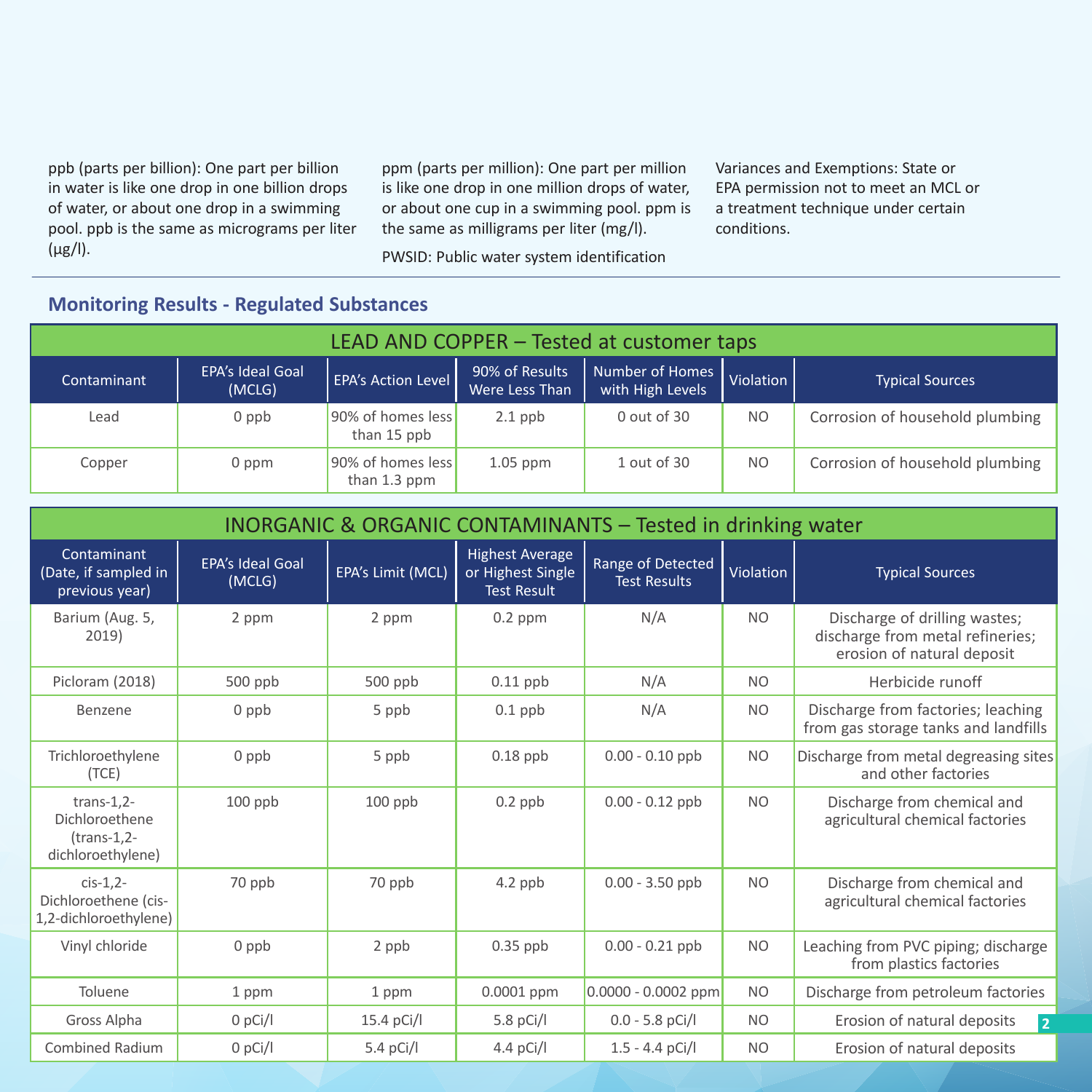| CONTAMINANTS RELATED TO DISINFECTION - Tested in drinking water |                                            |                                     |                                                            |                                          |                |                                             |  |  |  |
|-----------------------------------------------------------------|--------------------------------------------|-------------------------------------|------------------------------------------------------------|------------------------------------------|----------------|---------------------------------------------|--|--|--|
| Substance                                                       | <b>EPA's Ideal Goal</b><br>(MCLG or MRDLG) | <b>EPA's Limit (MCL</b><br>or MRDL) | Highest Average<br>or Highest Single<br><b>Test Result</b> | Range of Detected<br><b>Test Results</b> | Violation      | <b>Typical Sources</b>                      |  |  |  |
| Total<br>Trihalomethanes<br>(TTHMs)                             | N/A                                        | 80 ppb                              | 3 ppb                                                      | $2.90 - 3.00$ ppb                        | NO.            | Byproduct of drinking water<br>disinfection |  |  |  |
| <b>Total Haloacetic Acids</b><br>(HAA)                          | N/A                                        | 60 ppb                              | 2 ppb                                                      | $0.00 - 2.00$ ppb                        | N <sub>O</sub> | Byproduct of drinking water<br>disinfection |  |  |  |
| <b>Total Chlorine</b>                                           | $4.0$ ppm                                  | $4.0$ ppm                           | $1.37$ ppm                                                 | $1.23 - 1.46$ ppm                        | N <sub>O</sub> | Water additive used to control<br>microbes  |  |  |  |

#### Total HAA refers to HAA5

| OTHER SUBSTANCES - Tested in drinking water                                                                                                                                                                          |           |           |            |                   |                |                                                                        |  |  |
|----------------------------------------------------------------------------------------------------------------------------------------------------------------------------------------------------------------------|-----------|-----------|------------|-------------------|----------------|------------------------------------------------------------------------|--|--|
| Highest Average<br>Range of Detected<br><b>EPA's Ideal Goal</b><br>or Highest Single<br>EPA's Limit (MCL)<br>Violation<br><b>Typical Sources</b><br>Substance<br><b>Test Results</b><br>(MCLG)<br><b>Test Result</b> |           |           |            |                   |                |                                                                        |  |  |
| Fluoride                                                                                                                                                                                                             | $4.0$ ppm | $4.0$ ppm | $0.64$ ppm | $0.56 - 0.64$ ppm | N <sub>O</sub> | Erosion of natural deposits; water<br>additive to promote strong teeth |  |  |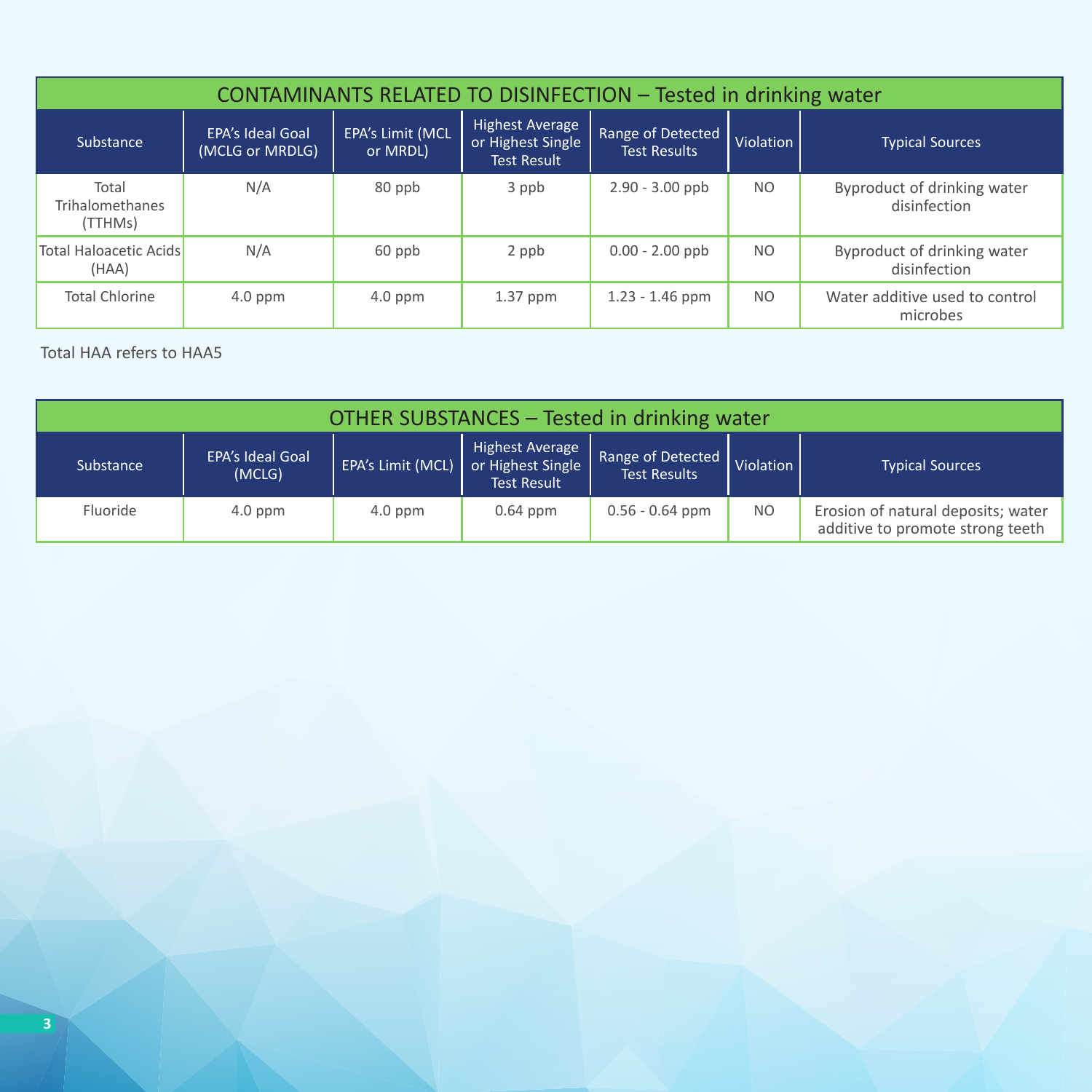#### **Monitoring Results – Unregulated Substances**

In addition to testing drinking water for contaminants regulated under the Safe Drinking Water Act, we sometimes also monitor for contaminants that are not regulated. Unregulated contaminants do not have legal limits for drinking water.

Detection alone of a regulated or unregulated contaminant should not cause concern. The meaning of a detection should be determined considering current health effects information. We are often still learning about the health effects, so this information can change over time.

The following table shows the unregulated contaminants we detected last year, as

well as human-health based guidance values for comparison, where available. The comparison values are based only on potential health impacts and do not consider our ability to measure contaminants at very low concentrations or the cost and technology of prevention and/or treatment. They may be set at levels that are costly, challenging or impossible for water systems to meet (for example, large-scale treatment technology may not exist for a given contaminant).

A person drinking water with a contaminant at or below the comparison value would be at little or no risk for harmful health effects. If the level of a contaminant is above the comparison value, people of a certain age or with

special health conditions like infants, children, elderly and people with impaired immunity may need to take extra precautions. Because these contaminants are unregulated, EPA and MDH require no particular action based on detection of an unregulated contaminant. We are notifying you of the unregulated contaminants we have detected as a public education opportunity.

More information is available on MDH's A-Z List of Contaminants in Water (www. health.state.mn.us/communities/ environment/water/contaminants/ index.html) and Fourth Unregulated Contaminant Monitoring Rule (www. health.state.mn.us/communities/ environment/water/com/ucmr4.html).

| UNREGULATED CONTAMINANTS - Tested in drinking water                                                                                 |           |            |                     |  |  |  |  |
|-------------------------------------------------------------------------------------------------------------------------------------|-----------|------------|---------------------|--|--|--|--|
| Highest Average Result or Highest Single Test<br>Range of Detected Test Results<br><b>Comparison Value</b><br>Contaminant<br>Result |           |            |                     |  |  |  |  |
| Sodium <sup>*</sup>                                                                                                                 | 20 ppm    | $24.3$ ppm | $8.36 - 24.30$ ppm  |  |  |  |  |
| Sulfate                                                                                                                             | $500$ ppm | 49.5 ppm   | $13.00 - 49.50$ ppm |  |  |  |  |

\*Note that home water softening can increase the level of sodium in your water.

#### **Some People Are More Vulnerable to Contaminants in Drinking Water**

Some people may be more vulnerable to contaminants in drinking water than the general population. Immuno-compromised persons such as those with cancer undergoing chemotherapy, persons who

have undergone organ transplants, people with HIV/AIDS or other immune system disorders, some elderly and infants can be particularly at risk from infections. The developing fetus and therefore pregnant women may also be more vulnerable to contaminants in drinking water. These people or their caregivers should seek

advice about drinking water from their health care providers. EPA/Centers for Disease Control (CDC) guidelines on appropriate means to lessen the risk of infection by Cryptosporidium and other microbial contaminants are available from the Safe Drinking Water Hotline at 1-800- 426-4791.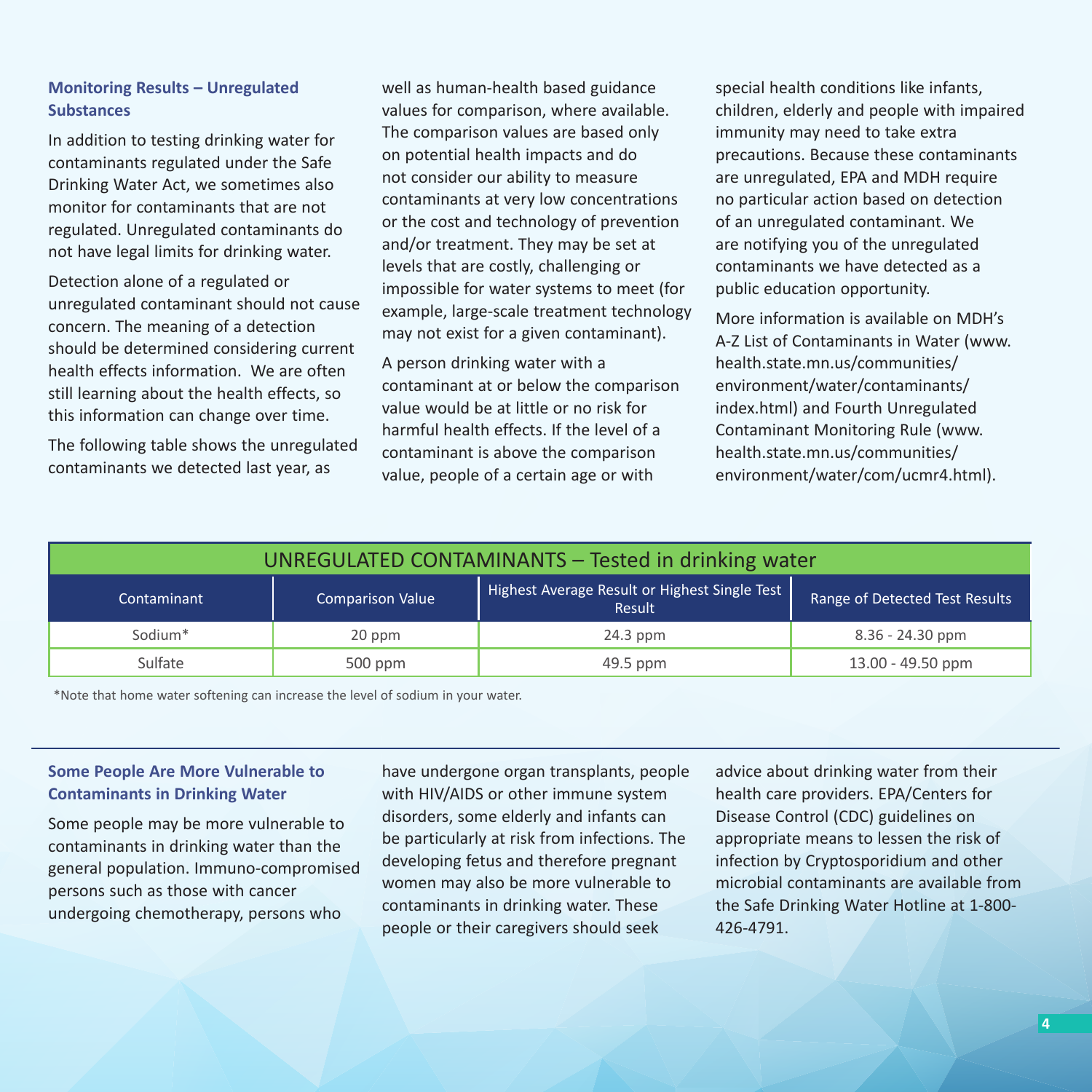## 2020 City of Minneapolis Drinking Water Report



Edina residents in the Morningside Neighborhood receive their water from the City of Minneapolis. Drinking water from the City of Minneapolis comes from surface water drawn from the Mississippi River.

Minneapolis works hard to provide safe and reliable drinking water that meets federal and state water quality requirements. The purpose of this report is to provide you with information on Minneapolis drinking water and how to

protect our precious water resources.

Call 612-673-3000 if you have questions about Minneapolis' drinking water. You can also ask for information about how you can take part in decisions that may affect water quality.

#### **Minneapolis Monitoring Results**

This report contains our monitoring results from Jan. 1 to Dec. 31, 2020.

Minneapolis works with the Minnesota Department of Health to test drinking

water for more than 100 contaminants. It is not unusual to detect contaminants in small amounts. No water supply is ever completely free of contaminants. Drinking water standards protect Minnesotans from substances that may be harmful to their health.

Learn more by visiting the Minnesota Department of Health's webpage, www.health.state.mn.us/communities/ environment/water/factsheet/sampling.

|  | <b>Monitoring Results - Regulated Substances</b> |  |
|--|--------------------------------------------------|--|
|--|--------------------------------------------------|--|

| LEAD AND COPPER - Tested at customer taps             |                                   |                                   |                                  |                                     |           |                                 |  |  |  |
|-------------------------------------------------------|-----------------------------------|-----------------------------------|----------------------------------|-------------------------------------|-----------|---------------------------------|--|--|--|
| Contaminant (Date, if<br>sampled in previous<br>year) | <b>EPA's Ideal Goal</b><br>(MCLG) | <b>EPA's Action Level</b>         | 90% of Results<br>Were Less Than | Number of Homes<br>with High Levels | Violation | <b>Typical Sources</b>          |  |  |  |
| Lead (Oct. 15, 2018)                                  | $0$ ppb                           | 90% of homes less<br>than 15 ppb  | $3.8$ ppb                        | 2 out of 50                         | NO.       | Corrosion of household plumbing |  |  |  |
| Copper (Oct. 15,<br>2018)                             | 0 ppm                             | 90% of homes less<br>than 1.3 ppm | $0.06$ ppm                       | 0 out of 50                         | NO.       | Corrosion of household plumbing |  |  |  |

| <b>INORGANIC &amp; ORGANIC CONTAMINANTS - Tested in drinking water</b> |                                   |            |                                                                                |                                          |                |                                                                                                   |  |  |  |
|------------------------------------------------------------------------|-----------------------------------|------------|--------------------------------------------------------------------------------|------------------------------------------|----------------|---------------------------------------------------------------------------------------------------|--|--|--|
| Contaminant                                                            | <b>EPA's Ideal Goal</b><br>(MCLG) |            | Highest Average<br>EPA's Limit (MCL)   or Highest Single<br><b>Test Result</b> | Range of Detected<br><b>Test Results</b> | Violation      | <b>Typical Sources</b>                                                                            |  |  |  |
| Nitrate                                                                | 10 ppm                            | $10.4$ ppm | $0.9$ ppm                                                                      | $0.32 - 0.90$ ppm                        | N <sub>O</sub> | Runoff from fertilizer use; leaching<br>from septic tanks, sewage; erosion of<br>natural deposits |  |  |  |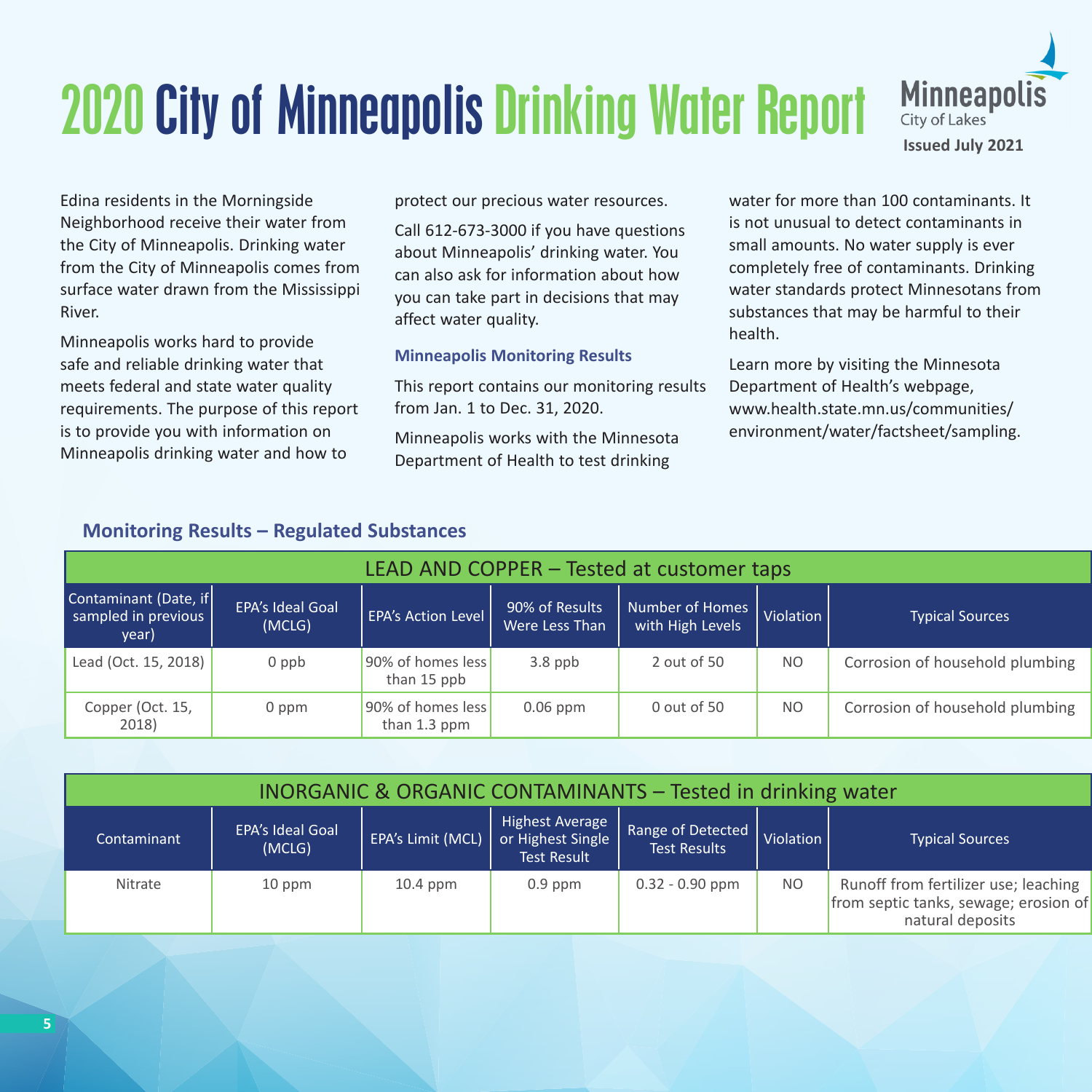| CONTAMINANTS RELATED TO DISINFECTION - Tested in drinking water |                                            |                              |                                                                   |                                          |                |                                             |  |  |  |
|-----------------------------------------------------------------|--------------------------------------------|------------------------------|-------------------------------------------------------------------|------------------------------------------|----------------|---------------------------------------------|--|--|--|
| Substance                                                       | <b>EPA's Ideal Goal</b><br>(MCLG or MRDLG) | EPA's Limit (MCL<br>or MRDL) | <b>Highest Average</b><br>or Highest Single<br><b>Test Result</b> | Range of Detected<br><b>Test Results</b> | Violation      | <b>Typical Sources</b>                      |  |  |  |
| Total<br><b>Trihalomethanes</b><br>(TTHMs)                      | N/A                                        | 80 ppb                       | 30 ppb                                                            | $6.00 - 33.80$ ppb                       | N <sub>O</sub> | Byproduct of drinking water<br>disinfection |  |  |  |
| <b>Total Haloacetic Acids</b><br>(HAA)                          | N/A                                        | 60 ppb                       | $30.7$ ppb                                                        | $1.20 - 30.90$ ppb                       | N <sub>O</sub> | Byproduct of drinking water<br>disinfection |  |  |  |
| Chloramine                                                      | $4.0$ ppm                                  | $4.0$ ppm                    | $3.41$ ppm                                                        | $3.20 - 3.50$ ppm                        | N <sub>O</sub> | Water additive used to control<br>microbes  |  |  |  |

Total HAA refers to HAA5

| OTHER SUBSTANCES - Tested in drinking water |                                   |                   |                                                            |                                          |                |                                                                        |  |  |
|---------------------------------------------|-----------------------------------|-------------------|------------------------------------------------------------|------------------------------------------|----------------|------------------------------------------------------------------------|--|--|
| Substance                                   | <b>EPA's Ideal Goal</b><br>(MCLG) | EPA's Limit (MCL) | Highest Average<br>or Highest Single<br><b>Test Result</b> | Range of Detected<br><b>Test Results</b> | Violation      | <b>Typical Sources</b>                                                 |  |  |
| Fluoride                                    | $4.0$ ppm                         | $4.0$ ppm         | $0.67$ ppm                                                 | $0.62 - 0.68$ ppm                        | N <sub>O</sub> | Erosion of natural deposits; water<br>additive to promote strong teeth |  |  |

| TREATMENT INDICATOR - Tested during treatment |                     |                                 |                                           |           |                        |  |  |  |
|-----------------------------------------------|---------------------|---------------------------------|-------------------------------------------|-----------|------------------------|--|--|--|
| Substance                                     | Removal Required    | Lowest Monthly<br>in Compliance | Percent of Results Highest Test Result    | Violation | <b>Typical Sources</b> |  |  |  |
| Turbidity                                     | Treatment Technique | 100% in<br>compliance           | 0.16 NTU<br>Highest Single<br>Measurement | NO.       | Soil runoff            |  |  |  |

| DISINFECTION BYPRODUCT INDICATOR - Tested in source water and in drinking water |                                                                                                       |           |    |     |     |  |  |  |
|---------------------------------------------------------------------------------|-------------------------------------------------------------------------------------------------------|-----------|----|-----|-----|--|--|--|
| Substance                                                                       | Range of Percent Average of Percent<br><b>Removal Required</b><br>Violation<br><b>Typical Sources</b> |           |    |     |     |  |  |  |
| Total Organic Carbon                                                            | Variable                                                                                              | $52 - 69$ | 62 | NO. | N/A |  |  |  |

The percentage of Total Organic Carbon (TOC) removal was measured each month. The system met all TOC removal requirements.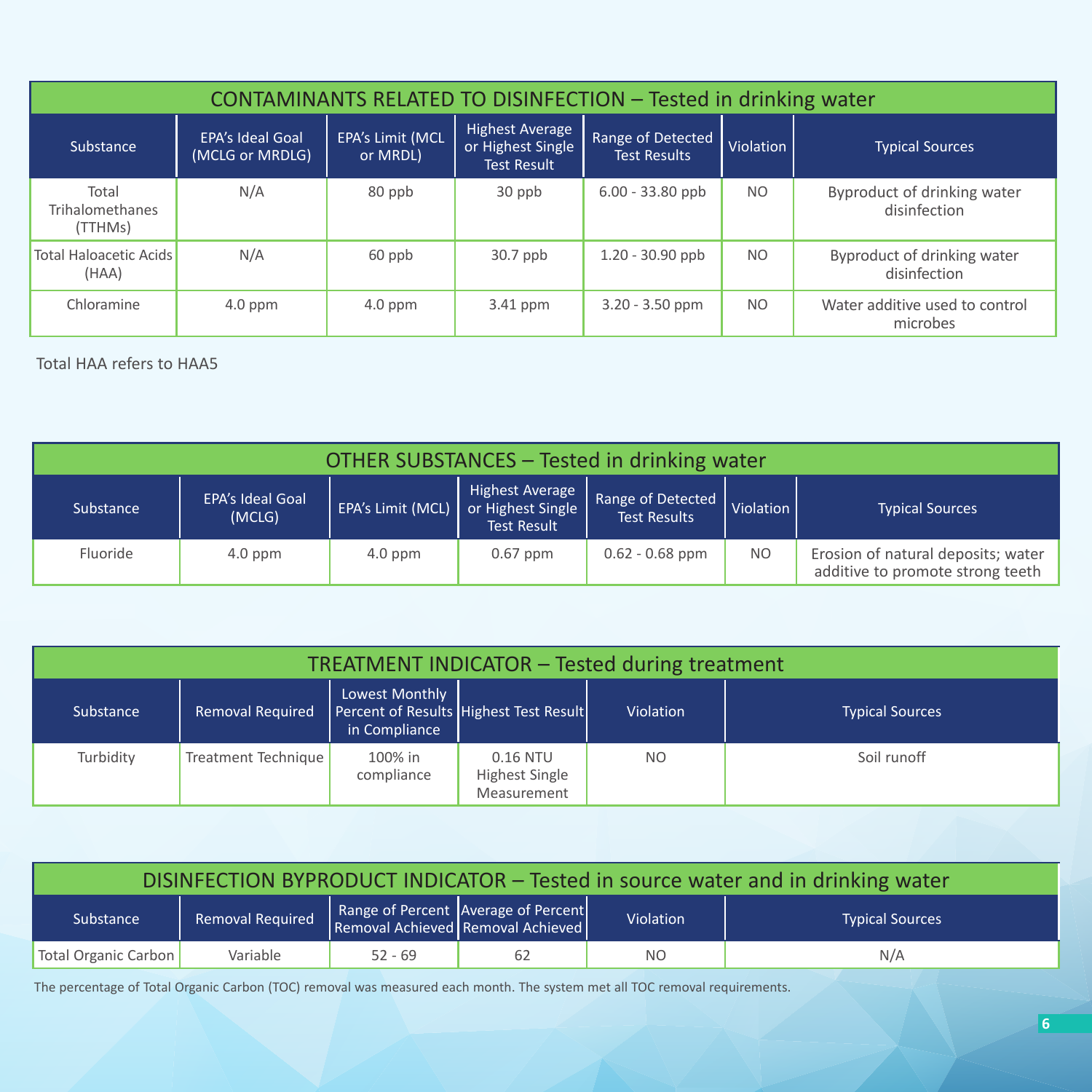#### **Monitoring Results – Unregulated Substances**

In addition to testing drinking water for contaminants regulated under the Safe Drinking Water Act, Minneapolis sometimes also monitors for contaminants that are not regulated. Unregulated contaminants do not have legal limits for drinking water.

| UNREGULATED CONTAMINANTS - Tested in drinking water |                         |                                                         |                                |
|-----------------------------------------------------|-------------------------|---------------------------------------------------------|--------------------------------|
| Contaminant                                         | <b>Comparison Value</b> | Highest Average Result or Highest Single Test<br>Result | Range of Detected Test Results |
| Sodium <sup>*</sup>                                 | 20 ppm                  | $17.6$ ppm                                              | N/A                            |
| Sulfate                                             | $500$ ppm               | $25.3$ ppm                                              | N/A                            |

\*Note that home water softening can increase the level of sodium in your water.

#### **Learn More about Your Drinking Water**

#### **Drinking Water Sources**

Minnesota's primary drinking water sources are groundwater and surface water. Groundwater is the water found in aquifers beneath the surface of the land. Groundwater supplies 75 percent of Minnesota's drinking water. Surface water is the water in lakes, rivers and streams above the surface of the land. Surface water supplies 25 percent of Minnesota's drinking water.

Contaminants can get in drinking water sources from the natural environment and from people's daily activities. There are five main types of contaminants in drinking water sources.

- Microbial contaminants, such as viruses, bacteria and parasites. Sources include sewage treatment plants, septic systems, agricultural livestock operations, pets and wildlife.
- **.** Inorganic contaminants include salts and metals from natural sources

(e.g. rock and soil), oil and gas production, mining and farming operations, urban stormwater runoff and wastewater discharges.

- **Pesticides and herbicides are** chemicals used to reduce or kill unwanted plants and pests. Sources include agriculture, urban stormwater runoff, and commercial and residential properties.
- Organic chemical contaminants include synthetic and volatile organic compounds. Sources include industrial processes and petroleum production, gas stations, urban stormwater runoff and septic systems.
- $\blacksquare$  Radioactive contaminants such as radium, thorium and uranium isotopes come from natural sources (e.g. radon gas from soils and rock), mining operations and oil and gas production.

The Minnesota Department of Health provides information about your drinking water source(s) in a source water assessment, including:

- **How Edina is protecting your** drinking water source(s);
- Nearby threats to your drinking water sources;
- **.** How easily water and pollution can move from the surface of the land into drinking water sources, based on natural geology and the way wells are constructed.

Find your source water assessment at www.health.state.mn.us/communities/ environment/water/swp/swa or call 651- 201-4700 or 1-800-818-9318 between 8 a.m. and 4:30 p.m. Monday through Friday.